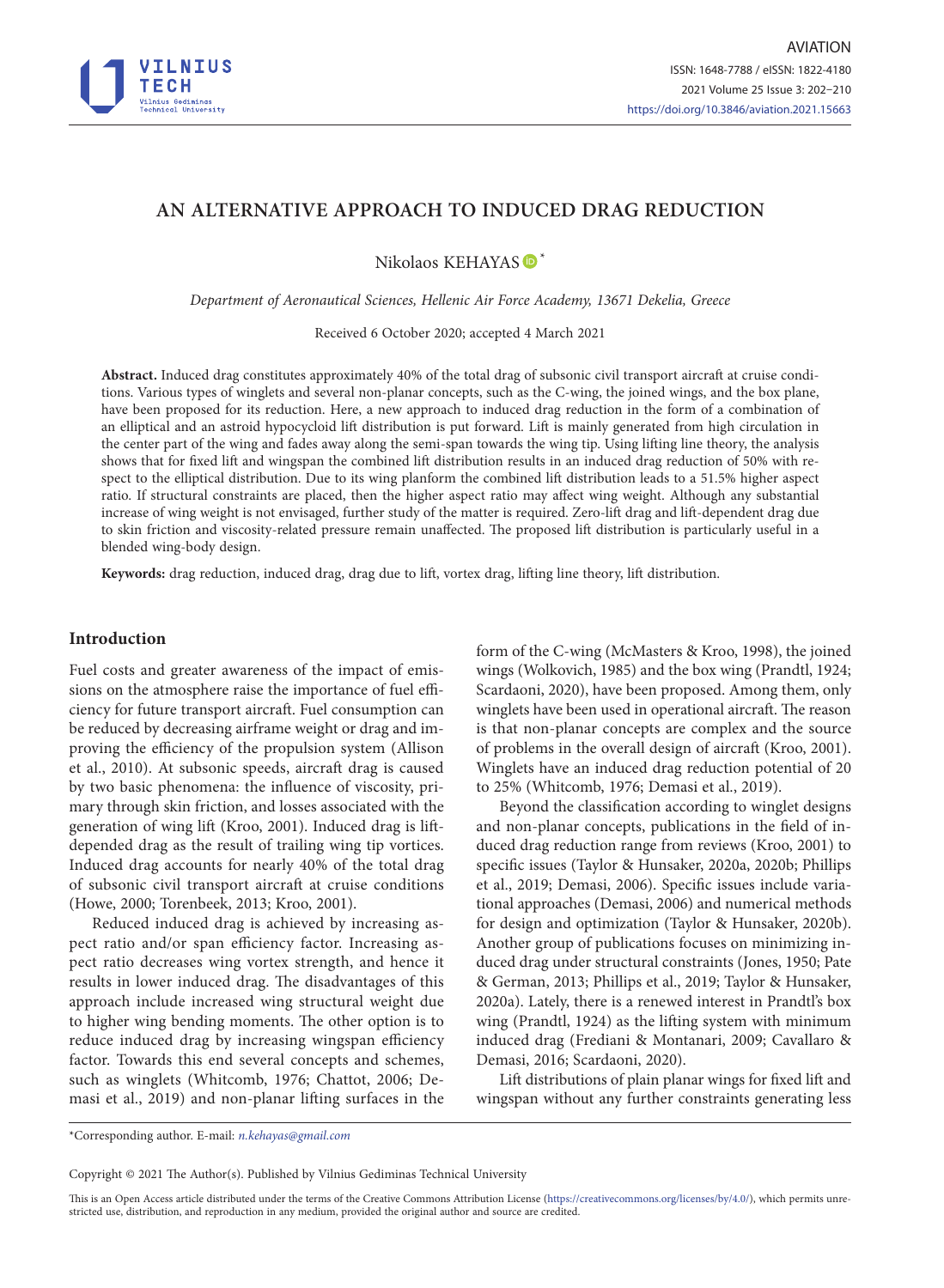induced drag than Prandtl's (1921) elliptical distribution are not known.

In the present study a new approach in the shape of a combination of an elliptical and an astroid hypocycloid lift distribution is put forward with the objective to reduce induced drag. The motivation is to find a way to decrease induced drag of plain planar wings simpler and more effective than existing non-planar concepts or winglet designs. The elliptical lift distribution spans the center part and the astroid hypocycloid the outer parts of the wing. This combined distribution reduces wing vortices by smoothly fading away lift towards the wing tip. Although most of the lift is provided by the elliptical distribution in the center part of the wing, the astroid hypocycloid distribution in the outer parts of the wing contributes to lift as well. Following lifting line theory, the induced drag of the proposed combined lift distribution is evaluated, and then compared with the induced drag of the elliptical lift distribution, nonplanar concepts, and winglet designs. The proposed lift distribution is examined as to its application to aircraft design.

#### **1. Analysis**

It has been shown by Prandtl's lifting line theory that the lift distribution which yields the minimum induced drag for fixed lift and wingspan is the elliptical lift distribution (Anderson, 1984). This is the minimum vortex drag and does not include lift-dependent drag due to skin friction and viscosity-related pressure drag (Kroo, 2001). The induced drag coefficient of wings with an elliptical lift distribution is given by

$$
C_{di} = \frac{C_l^2}{\pi AR}.\tag{1}
$$

The proposed combined lift distribution is shown in Figure 1. The two lift distributions blend at the point where they have the same gradient and value of circulation. Further down in the analysis this point is found to be 0.71( $b_e/2$ ), 0.71( $b_a/2$ ), where  $b_e/2$  and  $b_a/2$  are respectively the elliptical and the astroid hypocycloid distributions semi-spans. The elliptical part of the combined lift distribution spans from the origin of the semi-span of the combined lift distribution,  $0_c$  to the blending point of the two distributions,  $0.71(b_e/2)$ ,  $0.71(b_a/2)$ , and the astroid hypocycloid part spans from the blending point,  $0.71(b_2/2)$ ,  $0.71(b_2/2)$ , to the end of the semi-span of the combined distribution, *b/*2*.*



Figure 1. Combination of an elliptical and an astroid  $\Gamma_e = \Gamma_a$ . (9) hypocycloid lift (circulation) distribution

The following analysis applies to vortex drag of unswept, untwisted plain planar wings for fixed lift and wingspan without any other constraints in incompressible flow.

For an elliptical lift distribution (Anderson, 1984) along the span of the wing, the circulation distribution, <sup>Γ</sup>*e(y*), is given by

$$
\Gamma_e(y) = \Gamma_{oe} \left( 1 - \left( \frac{y}{(b_e / 2)} \right)^2 \right)^{(1/2)},
$$
\n(2)

where *y* is the distance along the wing semi-span and  $b/2$ is the semi-span of the wing based on an elliptical lift distribution.

For an astroid hypocycloid (Simmons, 1992) lift distribution along the span of the wing, the circulation distribution,  $\Gamma_a(y)$ , is given by

$$
\Gamma_a(y) = \Gamma_{oa} \left( 1 - \left( \frac{y}{(b_a/2)} \right)^{(2/3)} \right)^{(3/2)},
$$
\n(3)

where *y* is the distance along the wing semi-span and  $b_a/2$ is the semi-span of the wing based on an astroid hypocycloid lift distribution.

As already mentioned and shown in Figure 1, the elliptical lift distribution covers the center part and the astroid hypocycloid the outer parts of the wing. The two lift distributions blend at the point where they have the same gradient and value of circulation. For the same circulation gradient

$$
\frac{d\Gamma_e}{dy} = \frac{d\Gamma_a}{dy}.\tag{4}
$$

For an elliptical circulation distribution with a minor to major semi-axis ratio of 1/2 we have

$$
\frac{\Gamma_{oe}}{(b_e / 2)} = 0.5\tag{5}
$$

and for an astroid hypocycloid circulation distribution with an axial ratio of 1 we have

$$
\frac{\Gamma_{oa}}{\left(b_a / 2\right)} = 1. \tag{6}
$$

Let

$$
y = Y \frac{b_e}{2} = Y \frac{b_a}{2}.\tag{7}
$$

Use of equations (2) and (3) to evaluate equation (4) and then substituting equations (5), (6) and (7) into it gives

$$
1 - Y^{(2/3)} - Y^2 + 0.75Y^{(8/3)} = 0,
$$
\n(8)

whose solution is  $Y = \pm 0.71$ .

The two distributions do not have the same origin in the *y* (wingspan) axis and the blending point is located at

$$
\pm 0.71 \frac{b_e}{2}, \pm 0.71 \frac{b_a}{2}.
$$

For the same circulation value at the blending point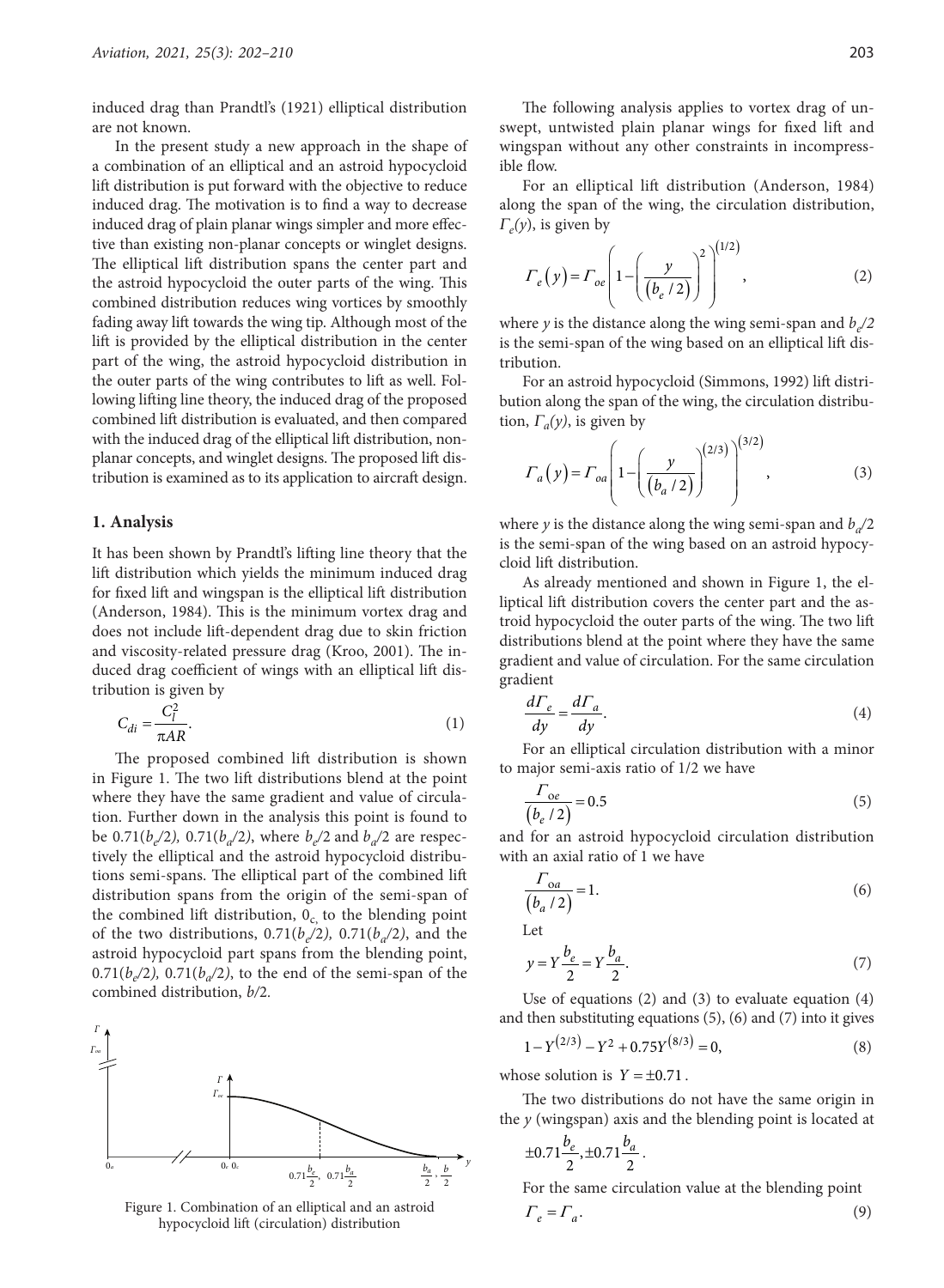Use of equations  $(2)$ ,  $(3)$ ,  $(8)$  and  $(9)$  gives

$$
\frac{\Gamma_{oe}}{\Gamma_{oa}} = \frac{\left(1 - Y^{(2/3)}\right)^{(3/2)}}{\left(1 - Y^2\right)^{(1/2)}},\tag{10}
$$

whose solution satisfying blending point values of

$$
y = \pm 0.71 \frac{b_e}{2}
$$
 or  $y = \pm 0.71 \frac{b_a}{2}$  is  
 $\Gamma_{oa} = 7.636 \Gamma_{oe}$ . (11)

Hence, from equations (5), (6) and (11)

$$
\left(\frac{b_e}{2}\right) = 2 \frac{\Gamma_{oa}}{7.636};\tag{12}
$$

$$
\left(\frac{b_e}{2}\right) = \frac{1}{3.818} \left(\frac{b_a}{2}\right).
$$
\n(13)

From the above, as indicated in Figure 1, the semi-span of the combination of the two lift distributions, *b/2*, is

$$
\left(\frac{b}{2}\right) = 0.71 \left(\frac{b_e}{2}\right) + 0.29 \left(\frac{b_a}{2}\right)
$$
\n(14)

and using equation (13)

$$
\left(\frac{b}{2}\right) = 1.818 \left(\frac{b_e}{2}\right). \tag{15}
$$

According to Anderson (1984) induced velocity,  $w(y_0)$ which is the cause of induced drag, is given by

$$
w(y_0) = -\left(\frac{1}{4\pi}\right) \int_{-b/2}^{b/2} \left( \left(\frac{d\Gamma}{dy}\right) \left(\frac{1}{(y_0 - y)}\right) \right) dy.
$$
 (16)

But

$$
w(y_0) = w(y_0)_e + w(y_0)_{a1} + w(y_0)_{a2},
$$
 where (17)

$$
w(y_0)_e =
$$
  
 
$$
-\left(\frac{1}{4\pi}\right)_{-0.71b_e/2}^{0.71b_e/2} \left( \left(\frac{d\Gamma_e}{dy}\right) \left(\frac{1}{y_0-y}\right) \right) dy
$$
 (18)

is the induced velocity due to the elliptical lift distribution of the central part of the wing, and

$$
w(y_0)_{a1} =
$$
  
 
$$
-\left(\frac{1}{4\pi}\right)_{0.71b_a/2}^{b_a/2} \left( \left(\frac{d\Gamma_a}{dy}\right) \left(\frac{1}{(y_0 - y)}\right) \right) dy;
$$
 (19)  
 
$$
w(y_0)_{a2} =
$$

$$
-\left(\frac{1}{4\pi}\right)\int_{-0.71b_a/2}^{-b_a/2} \left(\left(\frac{d\Gamma_a}{dy}\right)\left(\frac{1}{y_0-y}\right)\right) dy\tag{20}
$$

are the induced velocities due to the astroid hypocycloid lift distribution of the outer parts of the wing.

To continue with the evaluation of the integrals for the induced velocity and lift, a transformation of variables is needed (Anderson, 1984). It is the transformation of the linear variable of the distance along the semi-span, *y*, into an angle variable, θ, with respect to the corresponding lift distributions semi-spans,  $b_e/2$  and  $b_a/2$ . The reason is to facilitate the evaluation of these integrals, especially the induced velocity integral of the elliptic lift distribution.

For the induced velocity,  $w_e$ , due to the elliptical part of the lift distribution, by using equation (2), we have

$$
w(y_0)_{e} = -\left(\frac{\Gamma_{oe}}{(\pi b^2)}\right)
$$
  

$$
\int_{-0.71b_e/2}^{0.71b_e/2} \left( \left(\frac{y}{\left(1 - (y/b)^2\right)^{(1/2)}}\right) \left(\frac{1}{(y_0 - y)}\right) dy.
$$
 (21)

Considering the transformation of the distance along the semi-span variable, *y*, into an angle variable, θ, for an elliptical distribution, the following substitution is applied

$$
y = \left(\frac{b_e}{2}\right)\cos\theta, \ \ dy = -\left(\frac{b_e}{2}\right)\sin\theta d\theta.
$$

At

$$
0.71\frac{b_e}{2} = \left(\frac{b_e}{2}\right)\cos\theta, \ \theta = 0.75\pi
$$

and at

$$
-0.71\frac{b_e}{2} = \left(\frac{b_e}{2}\right)\cos\theta, \ \theta = 0.25\pi. \tag{22}
$$

(For clarity purposes angle limits are rounded to the second decimal place, resulting in an error of less than 1%).  $H$ <sub>once</sub>

$$
w(\theta_0)_e =
$$
  
 
$$
- \left(\frac{\Gamma_{oe}}{(2\pi b_e)}\right)_{0.25\pi}^{0.75\pi} \left(\frac{\cos\theta}{(\cos\theta - \cos\theta_0)}\right) d\theta.
$$
 (23)

To evaluate induced velocity, equation (23), use of the Glauert Integral (GI) (Glauert, 1947) is made. Therefore,

$$
\int_{0.25\pi}^{0.75\pi} \left( \frac{\cos\theta}{(\cos\theta - \cos\theta_0)} \right) d\theta = 0.50\pi
$$
 (24)

and hence,

$$
w_e = -0.50 \frac{\Gamma_{oe}}{(2b_e)}.\t(25)
$$

For the induced velocity,  $w_a$ , due to the astroid hypocycloid parts of the lift distribution, using equation (3), we have

$$
w(y_0)_{a1} = \frac{\Gamma_{oa}}{\left(4\pi(b_a/2)^{(2/3)}\right)}
$$

$$
\int_{0.71b_a/2}^{b_a/2} \left(\left((1-(y/b_a)^{(2/3)}\right)^{(1/2)})\right)
$$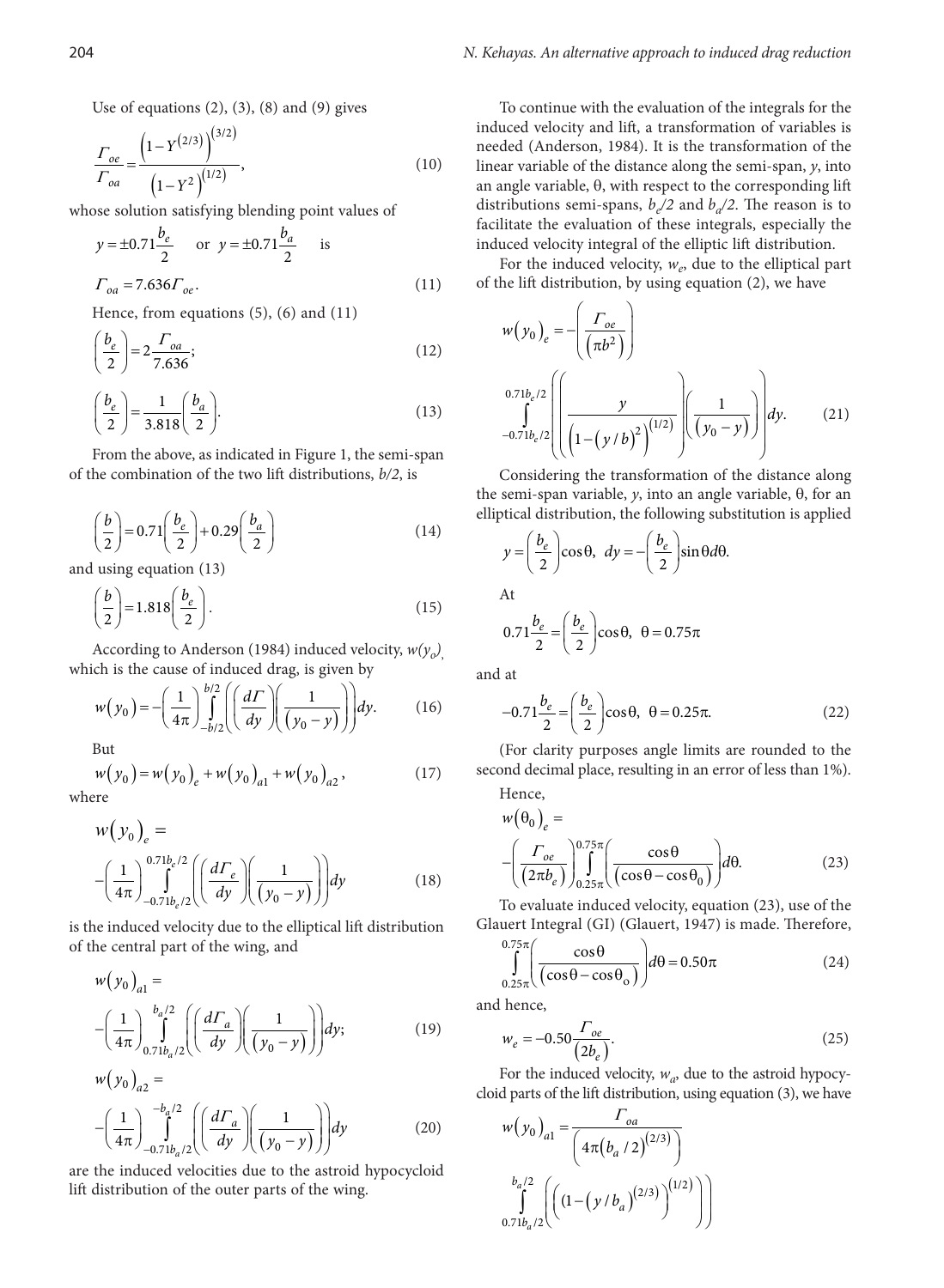$$
\left(\frac{1}{\left(\left(y^{(1/3)}\right)(y_0-y)\right)}\right) dy.
$$
\n(26)

Considering the transformation of the distance along the semi-span variable, *y*, into an angle variable, θ, for an astroid hypocycloid distribution, the following substitution is applied

$$
y = \left(\frac{b_a}{2}\right)\cos^3\theta, \ dy = -\left(\frac{b_a}{2}\right)3\cos^2\theta\sin\theta d\theta. \tag{27}
$$
  
At  

$$
0.71\frac{b_a}{2} = \left(\frac{b_a}{2}\right)\cos^3\theta, \ \theta = 0.15\pi
$$

and at

$$
-0.71 \frac{b_a}{2} = \left(\frac{b_a}{2}\right) \cos^3 \theta, \ \theta = 0.85\pi.
$$
 (28)

(For clarity purposes angle limits are rounded to the second decimal place, resulting in an error of less than 1%).

Consequently,

$$
w(\theta_0)_{a1} =
$$
  
 
$$
-\left(\frac{\Gamma_{oa}}{(2\pi b_a)}\right)^{0.15\pi} \left(\frac{(3\sin^2\theta\cos\theta)}{(\cos^3\theta - \cos^3\theta_o)}\right) d\theta;
$$
 (29)

$$
w(\theta_0)_{a2} =
$$
  
 
$$
- \left( \frac{\Gamma_{oa}}{(2\pi b_a)} \right)_{0.85\pi}^{\pi} \left( \frac{(3\sin^2\theta\cos\theta)}{(\cos^3\theta - \cos^3\theta_o)} \right) d\theta.
$$
 (30)

Or, using equations (11) and (13)

$$
w(\theta_0)_{a1} =
$$
  
 
$$
- \left( \frac{7.636 \Gamma_{oe}}{(2\pi 3.818b_e)} \right)^{0.15\pi} \left( \frac{(3\sin^2 \theta \cos \theta)}{(\cos^3 \theta - \cos^3 \theta_o)} \right) d\theta; \qquad (31)
$$
  
 
$$
w(\theta_0)_{a1} =
$$

$$
-\left(\frac{\Gamma_{oe}}{(\pi b_e)}\right) \int_{0}^{0.15\pi} \left(\frac{\left(3\sin^2\theta\cos\theta\right)}{\left(\cos^3\theta - \cos^3\theta_o\right)}\right) d\theta. \tag{32}
$$

$$
y = \pm 0.71 \frac{b_e}{2}, \ \pm 0.71 \frac{b_a}{2}
$$

$$
\frac{d\Gamma_a}{dy} = \frac{d\Gamma_e}{dy}, \ \Gamma_a = \Gamma_e.
$$
 (33)

Therefore, at

$$
y = +0.71 \frac{b_e}{2}
$$

or

 $\frac{0.71 - 6}{2}$  $y = +0.71 \frac{b_a}{a}$  using equations (23), (24), (32) and (33)

$$
-\left(\frac{\Gamma_{oe}}{(\pi b_e)}\right)\left(\frac{\left(3\sin^2\theta\cos\theta\right)}{\left(\cos^3\theta-\cos^3\theta_o\right)}\right) = -\left(\frac{\Gamma_{oe}}{\left(2\pi b_e\right)}\right).
$$
 (34)

$$
y = +\frac{b_a}{2}, \quad y = +\frac{b}{2}
$$
  

$$
\frac{d\Gamma_a}{dy} = 0, \quad \Gamma_a = 0.
$$
  
Hence,

 $H$ 

$$
-\left(\frac{\Gamma_{oe}}{(\pi b_e)}\right)\left(\frac{(3\sin^2\theta\cos\theta)}{(\cos^3\theta-\cos^3\theta_o)}\right)=0.
$$
 (35)

Figure 2 presents the variation of downwash gradient with wingspan in terms of wingspan variable transformation angle, θ*,* for every angle of point of downwash, θ*ο*. The downwash gradient of the elliptical part of the combined lift distribution spans from the origin of the semi-span,  $0.5\pi$ , to the blending point,  $0.25\pi$ ,  $0.15\pi$   $(0.71(b_{e}/2), 0.71(b_{a}/2))$ , and the astroid hypocycloid part from the blending point,  $0.25\pi$ ,  $0.15\pi$  (0.71(*b<sub>e</sub>*/2), 0.71(*b<sub>a</sub>*/2)), to the end of the semi-span of the combined distribution, 0.

Numerically integrating by equation (32) from  $0.15\pi$ to 0, considering equations (34) and (35) (Figure 2), gives



Figure 2. Variation of downwash gradient with wingspan in terms of wingspan variable transformation angle, θ, for every angle of point of downwash, θ*<sup>ο</sup>*

$$
w_{a1} = -0.05 \left( \frac{\Gamma_{oe}}{(2b_e)} \right).
$$
 (36)

Similarly,

$$
w_{a2} = -0.05 \left( \frac{\Gamma_{oe}}{(2b_e)} \right). \tag{37}
$$

Hence,

$$
W_a = W_{a1} + W_{a2};\tag{38}
$$

$$
w_a = -0.10 \left( \frac{\Gamma_{oe}}{(2b_e)} \right). \tag{39}
$$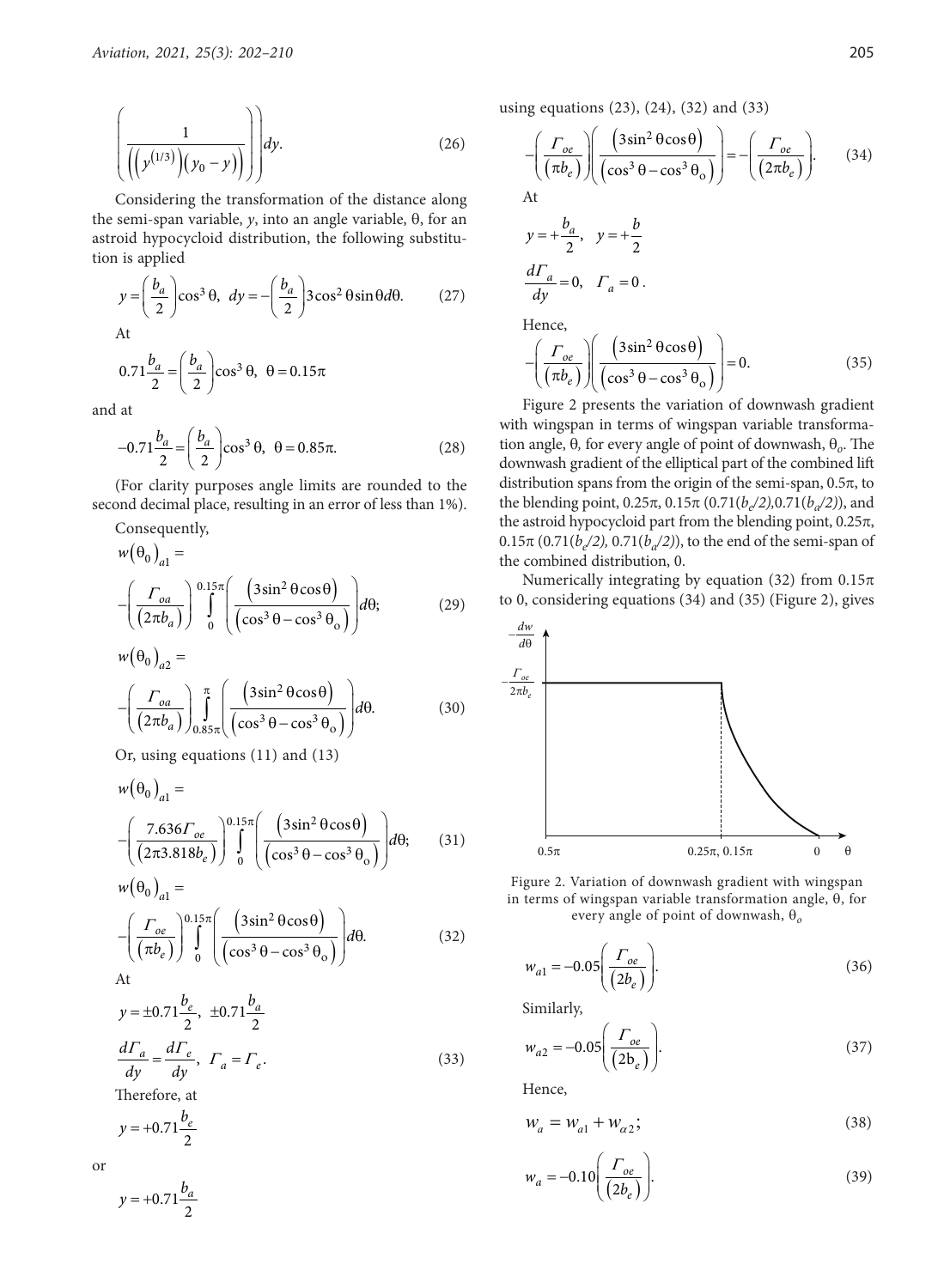For the lift,  $L_e$ , due to the elliptical part of the distribution we have

$$
L_e =
$$
  
\n
$$
\rho_{\infty} V_{\infty} \Gamma_{oe} \int_{-0.71b_e/2}^{0.71b_e/2} \left( 1 - \left( \frac{y}{(b_e/2)} \right)^2 \right)^{(1/2)} dy.
$$
 (40)

Considering the transformation of the distance along the semi-span variable, *y*, into an angle variable, θ, for an elliptical distribution, the following substitution is applied

$$
y = \left(\frac{b_e}{2}\right)\cos\theta, \ dy = -\left(\frac{b_e}{2}\right)\sin\theta d\theta; \tag{41}
$$

$$
L_e = \rho_\infty V_\infty \Gamma_{oe} \left( b_e / 2 \right) \int_{0.25\pi}^{0.75\pi} \sin^2 \theta d\theta \tag{42}
$$

and hence,

$$
L_e = \rho_\infty V_\infty 0.8185 \Gamma_{oe} \frac{b_e}{4} \pi.
$$
 (43)

For the lift, *La*, due to the astroid hypocycloid part of the distribution we have

$$
L_{a} = \rho_{\infty} V_{\infty} \Gamma_{oa} \frac{b_{a}}{2} \left( \int_{0.71b_{a}/2}^{b_{a}/2} \left( 1 - \frac{y}{(b_{a}/2)} \right)^{(3/2)} dy + \int_{-0.71b_{a}/2}^{-b_{a}/2} \left( 1 - \frac{y}{(b_{a}/2)} \right)^{(3/2)} dy \right).
$$
 (44)

Considering the transformation of the distance along the semi-span variable, *y*, into an angle variable, θ, for an astroid hypocycloid distribution, the following substitution is applied

$$
y = \left(\frac{b_a}{2}\right)\cos^3\theta, \ dy = -\left(\frac{b_a}{2}\right)3\cos^2\theta\sin\theta d\theta. \tag{45}
$$

Therefore,

 $0.85\pi$ 

$$
L_a = \rho_\infty V_\infty \Gamma_{oa} \frac{b_a}{2}
$$
  

$$
\left(\int_0^{0.15\pi} \left(1 - \cos^2 \theta\right)^{(3/2)} 3 \cos^2 \theta \sin \theta d\theta + \int_0^{\pi} \left(1 - \cos^2 \theta\right)^{(3/2)} 3 \cos^2 \theta \sin \theta d\theta\right).
$$
 (46)

According to Simmons (1992)

$$
\Gamma_{oa} \frac{b_a}{2} \int_{0}^{0.15\pi} \left(1 - \cos^2 \theta\right)^{(3/2)} 3 \cos^2 \theta \sin \theta d\theta =
$$
  

$$
\frac{3}{16} \Gamma_{oa} \frac{b_a}{2} \left(\theta - \frac{\sin 4\theta}{4}\right)_0^{0.15\pi}
$$
  

$$
-\frac{3}{8} \Gamma_{oa} \frac{b_a}{2} \left(\frac{\left(\sin^3 2\theta\right)}{6}\right)_0^{0.15\pi}
$$
 (47)

Consequently,

$$
\Gamma_{oa} \frac{b_a}{2} \int_{0}^{0.15\pi} \left(1 - \cos^2 \theta\right)^{(3/2)} 3 \cos^2 \theta \sin \theta d\theta =
$$
  
0.00655 $\Gamma_{oa} \frac{b_a}{4} \pi$ . (48)

Similarly,

$$
\Gamma_{oa} \frac{b_a}{2} \int_{0.85\pi}^{\pi} \left(1 - \cos^2 \theta\right)^{(3/2)} 3 \cos^2 \theta \sin \theta d\theta =
$$
  
0.00655 $\Gamma_{oa} \frac{b_a}{4} \pi$ . (49)

Hence, using equation (46)

$$
L_a = \rho_\infty V_\infty 0.0131 \Gamma_{oa} \frac{b_a}{4} \pi.
$$
 (50)

Next, in order to find the downwash, *w*, and the lift, *L*, of the combined elliptical and astroid hypocycloid lift distribution, the downwash, *w*, and the lift, *L*, for each distribution must be reduced to the span, *b*, of the combined distribution.

Using the definition of induced velocity equations (15) and (25) the reduced downwash of the elliptical part,  $w_{ec}$ , is

$$
w_{ec} = -0.50 \frac{\Gamma_{oe}}{(2 \cdot 1.818b)} = -0.2750 \frac{\Gamma_{oe}}{2b}
$$
 (51)

and using the definition of induced velocity equations (15) and (39) the reduced downwash of the astroid hypocycloid part, *wac*, is

$$
w_{ac} = -0.10 \frac{\Gamma_{oe}}{(2.1.818b)} = -0.0550 \frac{\Gamma_{oe}}{2b}.
$$
 (52)

Hence, the downwash of the combined distribution is

$$
w = w_{ec} + w_{ac} = -0.33 \frac{\Gamma_{oe}}{2b}.
$$
 (53)

Using equations (15) and (43) the reduced lift of the elliptical part, *Lec*, is

$$
L_{ec} = \rho_{\infty} V_{\infty} 0.8185 \Gamma_{oe} \frac{b}{(4 \cdot 1.818)} \pi;
$$
 (54)

$$
L_{ec} = \rho_{\infty} V_{\infty} 0.4502 \Gamma_{oe} \frac{b}{4} \pi
$$
\n(55)

and using equations (11), (13), (15) and (50) the reduced lift of the astroid hypocycloid part, *Lac*, is

$$
L_{ac} = \rho_{\infty} V_{\infty} 0.0131 \cdot 7.636 \Gamma_{oe} \frac{3.818 \ b}{1.818 \ 4} \pi;
$$
 (56)

$$
L_{ac} = \rho_{\infty} V_{\infty} \Gamma_{oe} 0.2101 \frac{b}{4} \pi.
$$
 (57)

Therefore, the lift of the combined distribution is

$$
L = L_{ec} + L_{ac} = \rho_{\infty} V_{\infty} 0.66 \frac{\Gamma_{oe} \cdot b}{4} \pi.
$$
 (58)

Further, according to Anderson (1984) the induced angle,  $a_i$ , is given by

$$
\alpha_i = -\left(\frac{w}{V_{\infty}}\right) \tag{59}
$$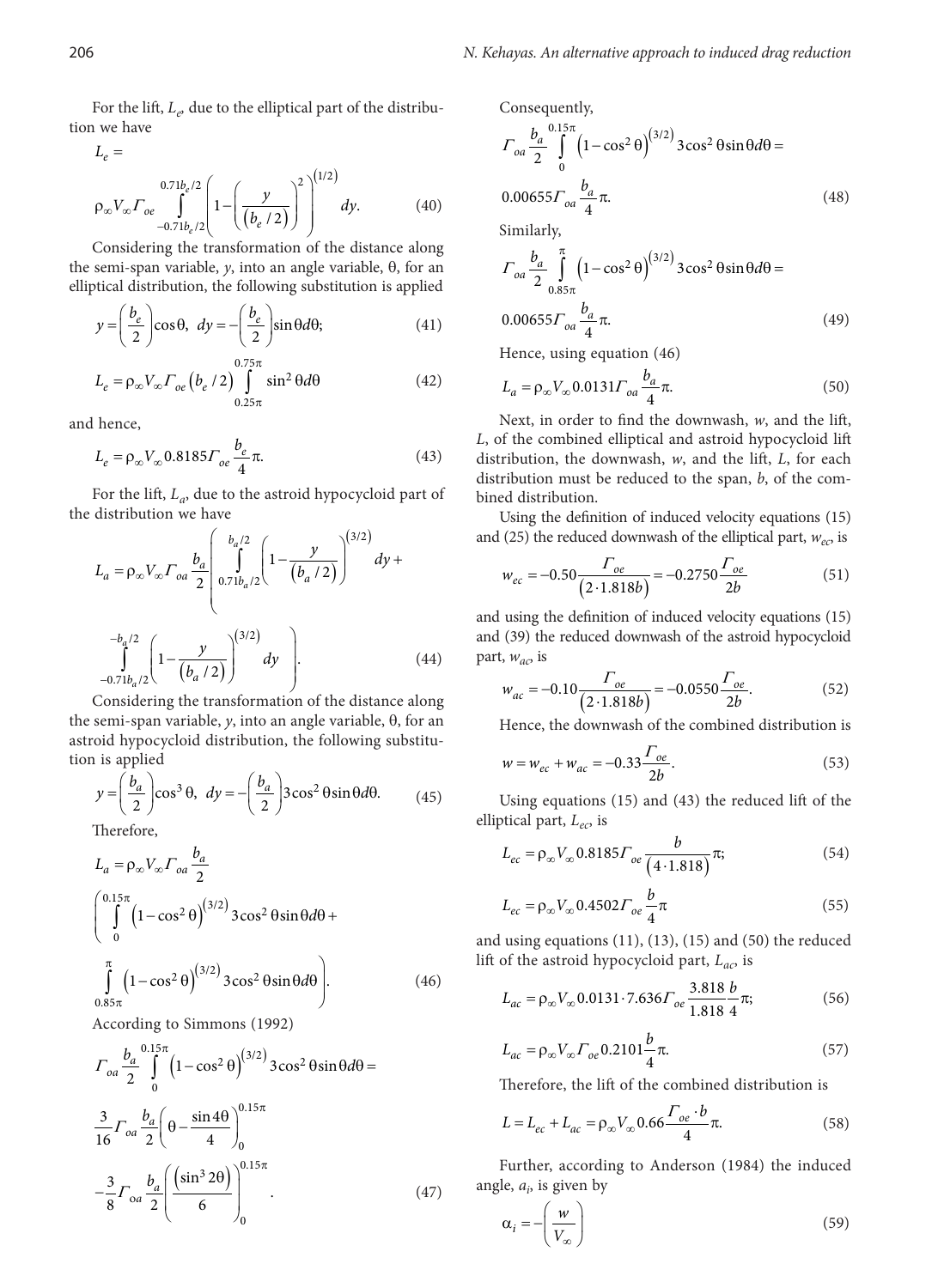and using equation (53)

$$
\alpha_i = 0.33 \frac{\Gamma_{oe}}{(V_{\infty} b)}.\tag{60}
$$

From equation (58)

$$
\Gamma_{oe} = \frac{4L}{\left(\rho_{\infty} V_{\infty} b \pi 0.66\right)}.
$$
\n(61)

But,

$$
L = C_l \frac{1}{2} \rho_\infty V_\infty^2 S. \tag{62}
$$

Hence,

$$
\Gamma_{oe} = \frac{\left(2V_{\infty}SC_l\right)}{\left(b\pi 0.66\right)}.\tag{63}
$$

Substituting equation (63) into equation (60) gives

$$
\alpha_i = \frac{0.33 \ C_l S}{0.66 \ \pi b^2} = 0.50 \frac{C_l}{\pi AR}.
$$
\n(64)

According to Anderson (1984) the induced drag coefficient, *C<sub>di</sub>*, follows from induced drag, *D<sub>i</sub>*, given by

$$
D_i = \int_{-b/2}^{b/2} L(y) \alpha_i(y) dy.
$$
 (65)

Using equation (64)

$$
D_i = \alpha_i L \tag{66}
$$

and

$$
C_{di} = \frac{\alpha_i}{\left( (1/2)\rho_\infty V_\infty^2 S \right)} \rho_\infty V_\infty \int\limits_{-b/2}^{b/2} \Gamma(y) dy. \tag{67}
$$

Using equation (58)

$$
C_{di} = \frac{\alpha_i}{\left( (1/2)\rho_\infty V_\infty^2 S \right)} \rho_\infty V_\infty \Gamma_{oe} \frac{b}{4} \pi 0.66. \tag{68}
$$

Substituting equations (63) and (64) into equation (68) we have

$$
C_{di} = \frac{\frac{0.50C_l}{(\pi AR)}}{\left( (1/2)\rho_\infty V_\infty^2 S \right)} \rho_\infty V_\infty \frac{\left( 2V_\infty S C_l \right) b}{\left( b\pi 0.66 \right)} \frac{b}{4} \pi 0.66. \tag{69}
$$

Finally,

$$
C_{di} = 0.50 \frac{C_l^2}{\pi AR}
$$
 (70)

and

$$
D_i = 0.50 \frac{C_l^2}{\pi AR} \frac{1}{2} \rho_\infty V_\infty^2 S
$$
 (71)

or

$$
D_i = 0.50 \frac{C_l^2}{\pi b^2} \frac{1}{2} \rho_\infty V_\infty^2 S^2.
$$
 (72)

To be possible to compare the induced drag found for the combined elliptical and astroid hypocycloid lift distribution (equation (72)) with the induced drag of the elliptical lift distribution for the same lift and wingspan, the above result (equation(72)) must be further examined.

Keeping all other parameters constant, the wing surface (planform), and consequently the lift of the combined elliptical and astroid hypocycloid lift distribution is 66% of the elliptical (equation (58)). To compare the induced drag of the combined lift distribution with the elliptical for the same lift and wingspan, the lift of the combined distribution must be brought up to the level of the lift of the elliptical. For the same wingspan, the combined lift distribution has a wing surface which is 66% that of the elliptical. Consequently, for the same lift and wingspan the lift coefficient (circulation) of the combined,  $C_{lc}$ , must be increased by 51.5 % with respect to the elliptical,  $C_{le}$  (1.515  $\times$  0.66 = 1.00).

Using the subscripts *c* for the combined and *e* for the elliptical

$$
D_{ic} = 0.50 \frac{C_{lc}^2}{\pi b_c^2} \frac{1}{2} \rho_{\infty} V_{\infty}^2 S_c^2,
$$
 (73)

where

$$
C_{lc} = 1.515 C_{le};\t\t(74)
$$

$$
b_c = b_e; \t\t(75)
$$

$$
S_c = 0.66 S_e. \tag{76}
$$

By substituting equations  $(74)-(76)$  into equation (73) we have

$$
D_{ic} = 0.50 \frac{(1.515C_{1e})^2}{\pi b_e^2} \frac{1}{2} \rho_\infty V_\infty^2 (0.66S_e)^2.
$$
 (77)

Therefore,

$$
D_{ic} = 0.50 \frac{C_{le}^2}{\pi b_e^2} \frac{1}{2} \rho_\infty V_\infty^2 S_e^2
$$
 (78)

and

$$
D_{ic} = 0.50 D_{ie}.
$$
\n(79)

# **2. Results and discussion**

As shown in the analysis the use of a combined elliptical and astroid hypocycloid lift distribution results in an induced drag coefficient reduction of 50% (equation(70)). This reduction translates into a span efficiency factor, *e*, of 2. At this value the combined lift distribution outperforms all non-planar concepts (Kroo, 2001). In most cases the effect is more pronounced if total drag and lift-to-drag ratio are considered. In addition, the proposed combined lift distribution is free of the design problems experienced by non-planar aircraft configurations.

The induced drag coefficient reduction of the combined elliptical and astroid hypocycloid lift distribution is two and a half times the reduction achieved by winglets (Whitcomb, 1976). The most elaborate winglet designs, such as the box winglets (Demasi et al., 2019), exhibit span efficiency factors of less than 1.5. Again, as with most non-planar concepts, the reduction is even greater if total drag and lift-to-drag ratio are considered. Winglets reduce induced drag, but they produce little lift. In contrast, the astroid hypocycloid part of the combined lift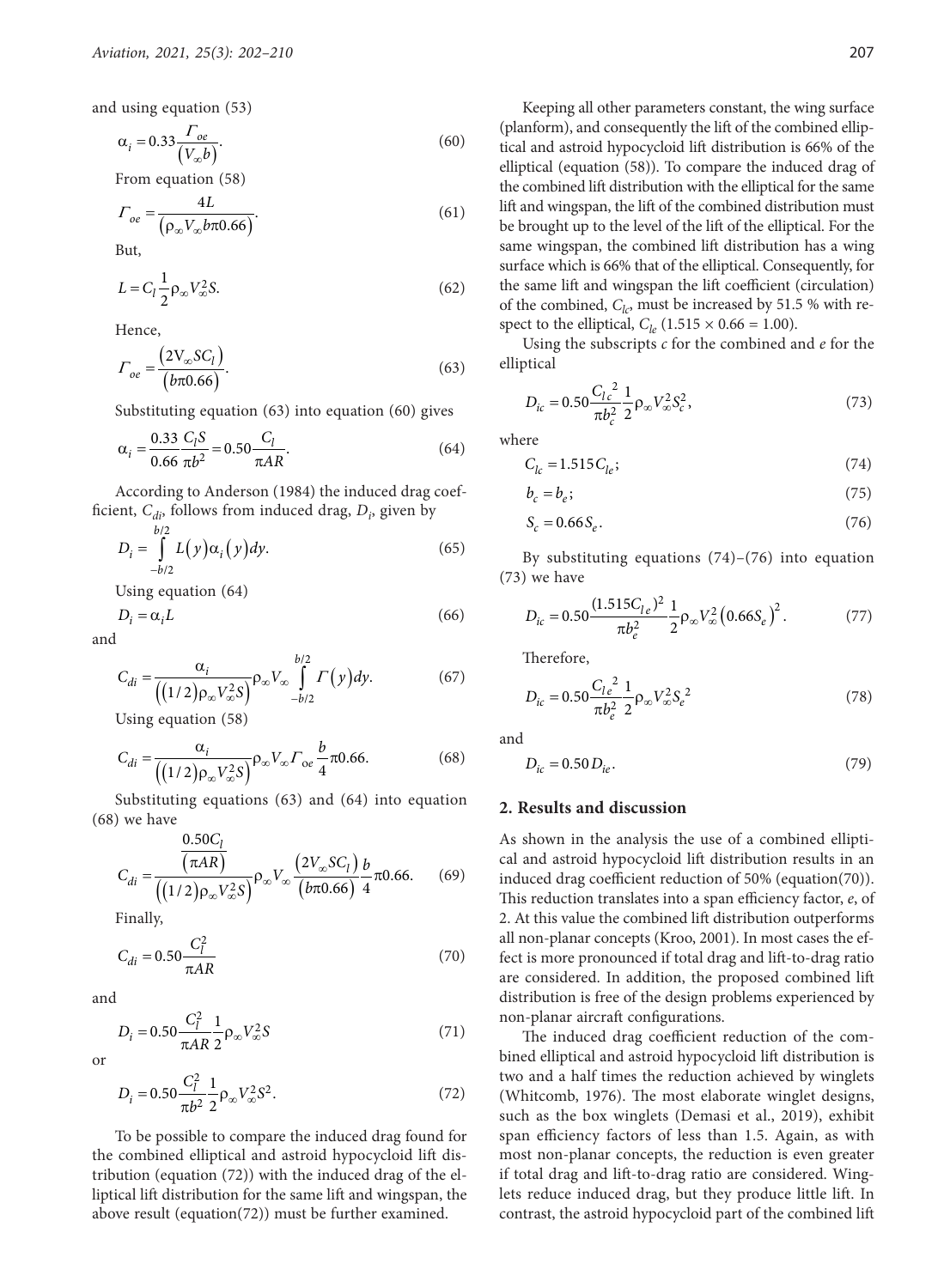distribution generates nearly one-third of the total lift but only one-sixth of the total downwash (Table 1). That is, in relation to the elliptical part it produces with respect to lift proportionally less downwash.

Although with the lift-to-downwash ratio as the criterion the astroid hypocycloid is more efficient than the elliptical part of the combined distribution, both, as indicated in Table 1, are more efficient than the elliptical. Not only combined, but "separately" as well they are more efficient in relation to lift-to-downwash ratio. And this effect is not due to their respective distributions but due to the section of each distribution used and its wingspan location.

The comparison of the proposed combined lift distribution with non-planar concepts and winglet designs is based on an overall height to span ratio of 0.2. For values of this ratio beyond 0.5, box plane, biplane and winglet concept performance is comparable to the combined lift distribution in terms of span efficiency factor (Kroo, 2001). However, this is only a theoretical consideration because at these overall height to span ratios these concepts exhibit serious drawbacks in relation to profile drag, structural weight, stability, and other aircraft design issues (Torenbeek, 2013).

For fixed lift and wingspan, the use of a combined elliptical and astroid hypocycloid lift distribution results in an induced drag reduction of 50% compared with the elliptical (equation (79)). The physical interpretation of this reduction is that lift is mainly produced from high circulation in the center part of the wing and fades away along the semi-span towards the wing tip. Therefore, the vortices produced by the wing are weaker. It is the outcome of replacing the elliptical lift distribution in the outer parts of the wing with the more efficient lift-to-downwash ratio astroid hypocycloid.

Fixed lift and wingspan is the established way to compare different lift distributions. Prandtl (1921) in his lifting line theory demonstrated that the lift distribution which yields the minimum induced drag for fixed lift and wingspan is the elliptical. Prandtl (1921, p. 191), states that various lift distributions were attempted, and that the elliptical gave the desired solution. He does not indicate a mathematical process towards this solution. Munk (1923, p. 7), using calculus of variations arrived at the conclusion that the necessary condition for the minimum of the induced drag is that the downwash produced to be constant along the entire lifting line.

Although the result reached in the analysis is rather unconventional, nowhere, at least not in Prandtl's (1921) and Munk's (1923) work, there is a method for deducing that the elliptical lift distribution minimizes induced drag. If a "trial and error" approach was used by Prandtl (1921) to discover the elliptical as the distribution of least induced drag, it is highly unlikely that every form of lift distribution or combination of lift distributions was investigated. Munk's (1923) finding that the downwash must be constant does not define the form of the lift distribution. The fact that the elliptical lift distribution produces a constant downwash confirms that it is the distribution producing the minimum of induced drag and not the other way around. Equally, the general lift distribution expressed as a Fourier sine series (Prandtl, 1921) implies with its first term by definition an elliptical distribution.

In the analysis by means of a numerical integration a constant downwash is reached for the astroid hypocycloid part of the combined lift distribution (equation (37)). Downwash is estimated in a numerical manner due to the great difficulty in evaluating the integral of the downwash for the astroid hypocycloid part (equation (32)). But the downwash gradient of the astroid hypocycloid part, *–dw/ d*θ, can be very closely described in the domain of its values  $[0.15\pi - 0]$  by the function

$$
-\frac{dw}{d\theta} = -(T_{oe} / 2\pi b_e) \left(\frac{\theta}{-0.15\pi}\right)^2,
$$
\n(80)

whose integration from  $0.15\pi$  to 0 gives for the astroid hypocycloid part downwash the same value analytically as numerically. That is

$$
w = -0.05 \left( \frac{\Gamma_{oe}}{(2b_e)} \right). \tag{81}
$$

Consequently, it is shown analytically, albeit in an indirect way, that downwash is independent of the position at which it is induced, and thus it is constant over the domain  $[0.15\pi - 0]$  of the astroid hypocycloid part. Hence, both elliptical and astroid hypocycloid parts of the combined lift distribution fulfill the condition of constant downwash in their respective domains of wingspan. Therefore, it may be claimed that the use of a combination

Table 1. Relative values of lift and downwash for the elliptical and the combined elliptical and astroid hypocycloid lift distributions

| Lift of the elliptical<br>distribution     | Lift of the combined<br>distribution     | Lift of the elliptical part of the<br>combined distribution     | Lift of the astroid hypocycloid<br>part of the combined distribution        |
|--------------------------------------------|------------------------------------------|-----------------------------------------------------------------|-----------------------------------------------------------------------------|
|                                            | 0.660                                    | 0.450                                                           | 0.210                                                                       |
| Downwash of the<br>elliptical distribution | Downwash of the combined<br>distribution | Downwash of the elliptical part of<br>the combined distribution | Downwash of the astroid<br>hypocycloid part of the combined<br>distribution |
|                                            | 0.330                                    | 0.275                                                           | 0.055                                                                       |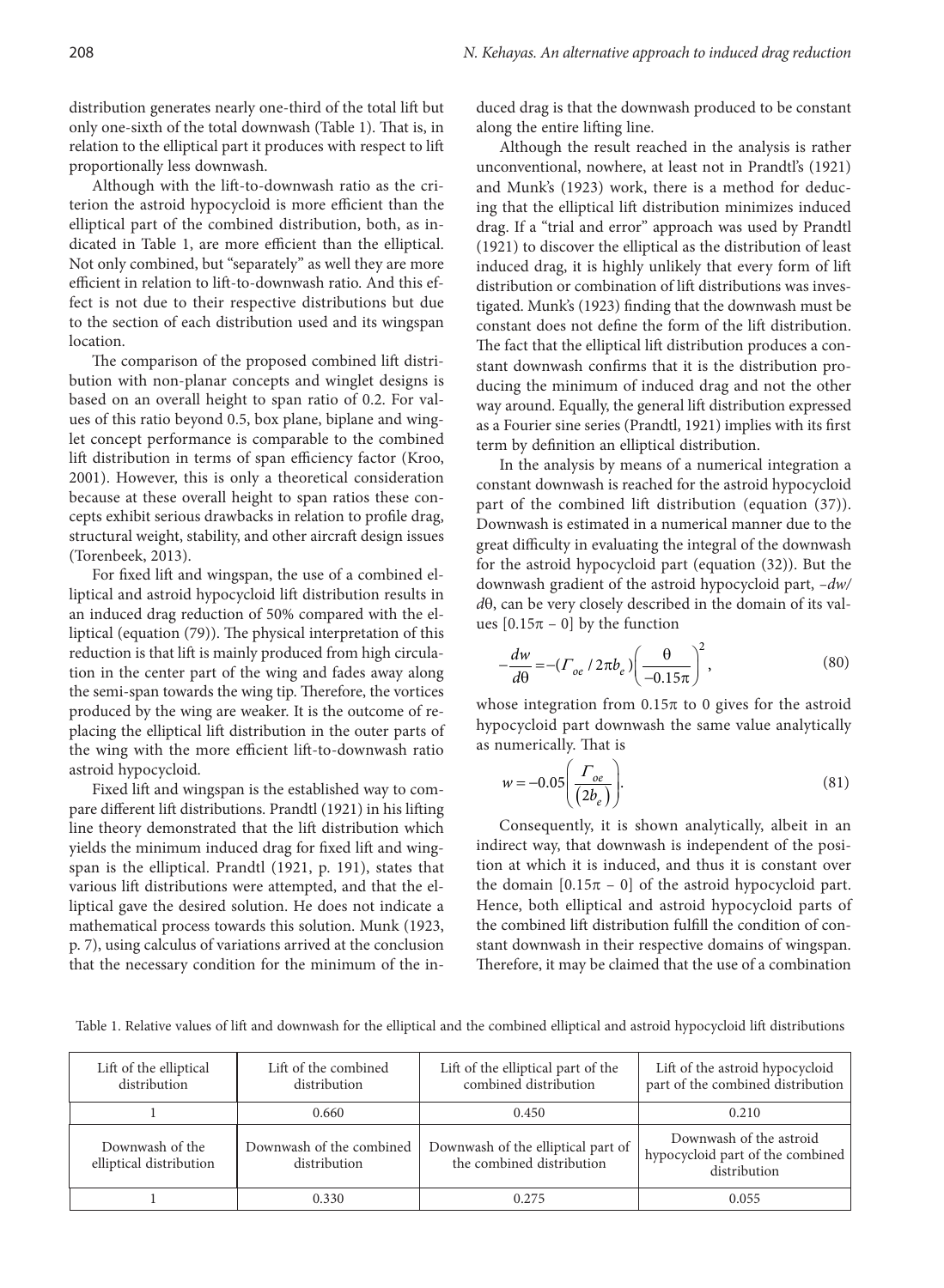of lift distributions, elliptical and astroid hypocycloid, generates the least induced drag.

For fixed lift and wingspan, the combined elliptical and astroid hypocycloid lift distribution results in an induced drag reduction of 50% in comparison with the elliptical. If structural considerations like wing root bending moment are included in the comparison, then a different outcome arises. This is not the outcome reached by Prandtl (1933) or of any similar investigations involving structural constraints. The reason is that the planform of the combined elliptical and astroid hypocycloid lift distribution, with its large center wing area section due to its elliptical part and its small outer wing area sections due to its astroid hypocycloid part (a reflection of Figure 1), is unlike any other. This planform gives rise to a 51.5% higher aspect ratio in comparison with the elliptical. But structural effects due to a higher aspect ratio are not as adverse as they seem since the small outer wing area sections generate only one-third of the total lift (Table 1). If structural or other constraints are placed, such as bending moments, wing weight, maximum stress, wing loading and wing deflection (Phillips et al., 2019), further study of the proposed combined lift distribution is required which is beyond the scope of this paper.

The above results and discussion refer to vortex drag of plain planar wings without twist or sweep. Nevertheless, induced drag includes, even though very much smaller than vortex drag, a lift-dependent drag due to skin friction and viscosity-related pressure (Kroo, 2001). This term is related to airfoil shape and not to wing lift distribution. In this sense it is irrelevant to this analysis. But it should be noted that because of the considerable vortex-dependent drag reduction of the combined lift distribution, liftdependent drag due to skin friction and viscosity-related pressure may now be almost in the same order of magnitude as vortex-dependent drag.

The proposed combined lift distribution could be of much use in a blended wing-body design (Kehayas, 1998). The elliptical part of the combined lift distribution could be applied to the passenger-carrying large wing area center section, and the astroid hypocycloid to the small outer wing sections of the blended wing-body. Use of lift and propulsion integration schemes (Kehayas, 2006, 2011) would more than alleviate any wing weight penalties resulting from the higher aspect ratio of the combined lift distribution.

## **Conclusions**

The main conclusion is that the proposed combination of an elliptical and an astroid hypocycloid lift distribution for fixed lift and wingspan planar wings without any other constraints leads to an induced drag reduction of 50% in comparison with the elliptical. The physical interpretation of this reduction is that lift is mainly produced from high circulation in the center part of the wing and fades away along the semi-span towards the wing tip reducing wing vortices. Compared to the elliptical part of the combination the astroid hypocycloid generates with respect to lift proportionally less downwash. The induced drag reduction of the combined lift distribution is not due to the elliptic and the astroid hypocycloid distributions it is made from, but due to the section of each distribution used and to its wingspan location. The proposed lift distribution outperforms all non-planar concepts and winglet designs with a feasible overall height to span ratio. The wing planform of the combined lift distribution exhibits a 51.5% higher aspect ratio. If structural constraints are placed, then the higher aspect ratio may affect wing weight. Although any substantial increase in wing weight is not envisaged, further study of the matter is required. Zero-lift drag and liftdependent drag due to skin friction and viscosity-related pressure remain unaffected. The proposed lift distribution is particularly useful in a blended wing-body design.

#### **Disclosure statement**

The author declares not to have any competing financial, professional, or personal interests from other parties.

## **References**

- Allison, E., Kroo, I., Sturdza, P., Suzuki, Y., & Martins-Rivas, H. (2010). Aircraft conceptual design with natural laminar flow. In *Proceedings of the 27th International Congress of Aeronautical Sciences* (pp. 1–9). Nice, France.
- Anderson, J. D. (1984). *Fundamentals of aerodynamics*. McGraw-Hill.
- Cavallaro, R., & Demasi, L. (2016). Challenges, ideas, and innovations of joined-wing configurations: a concept from the past, an opportunity for the future. *Progress in Aerospace Sciences, 87*, 1–93.<https://doi.org/10.1016/j.paerosci.2016.07.002>
- Chattot, J.-J. (2006). Low speed design and analysis of wing/ winglet combinations including viscous effects. *AIAA Journal of Aircraft*, *43*(2), 386–389. <https://doi.org/10.2514/1.15349>
- Demasi, L. (2006). Induced drag minimization: a variational approach using the acceleration potential. *AIAA Journal of Aircraft, 43*(3), 669–680. <https://doi.org/10.2514/1.15982>
- Demasi, L., Monegato, G., Cavallaro, R., & Rybarczyk, R. (2019). Optimum induced drag of wingtip devices: the concept of best winglet design. In *AIAA SciTech Forum* (pp. 1–48). San Diego, California. <https://doi.org/10.2514/6.2019-2301>
- Frediani, A., & Montanari, G. (2009). Best wing system: an exact solution of the Prandtl's problem. In G. Buttazzo & A. Frediani (Eds.), *Variational analysis and aerospace engineering* (pp. 183–211). Springer.

[https://doi.org/10.1007/978-0-387-95857-6\\_11](https://doi.org/10.1007/978-0-387-95857-6_11)

- Glauert, H. (1947). *The Elements of aerofoil and airscrew theory*  (2nd ed.). Cambridge University Press.
- Howe, D. (2000). *Aircraft conceptual design synthesis*. Professional Engineering Publishing Limited. <https://doi.org/10.1002/9781118903094>
- Jones, R. T. (1950). *The spanwise distribution of lift for minimum induced drag of wings having a given lift and a given bending moment.* NASA TN-2249.
- Kehayas, N. (1998). The blended wing-body configuration as an alternative to conventional subsonic civil transport aircraft design. In *Proceedings of the 21st International Congress of Aeronautical Sciences* (pp. 1–7). Melbourne, Australia.